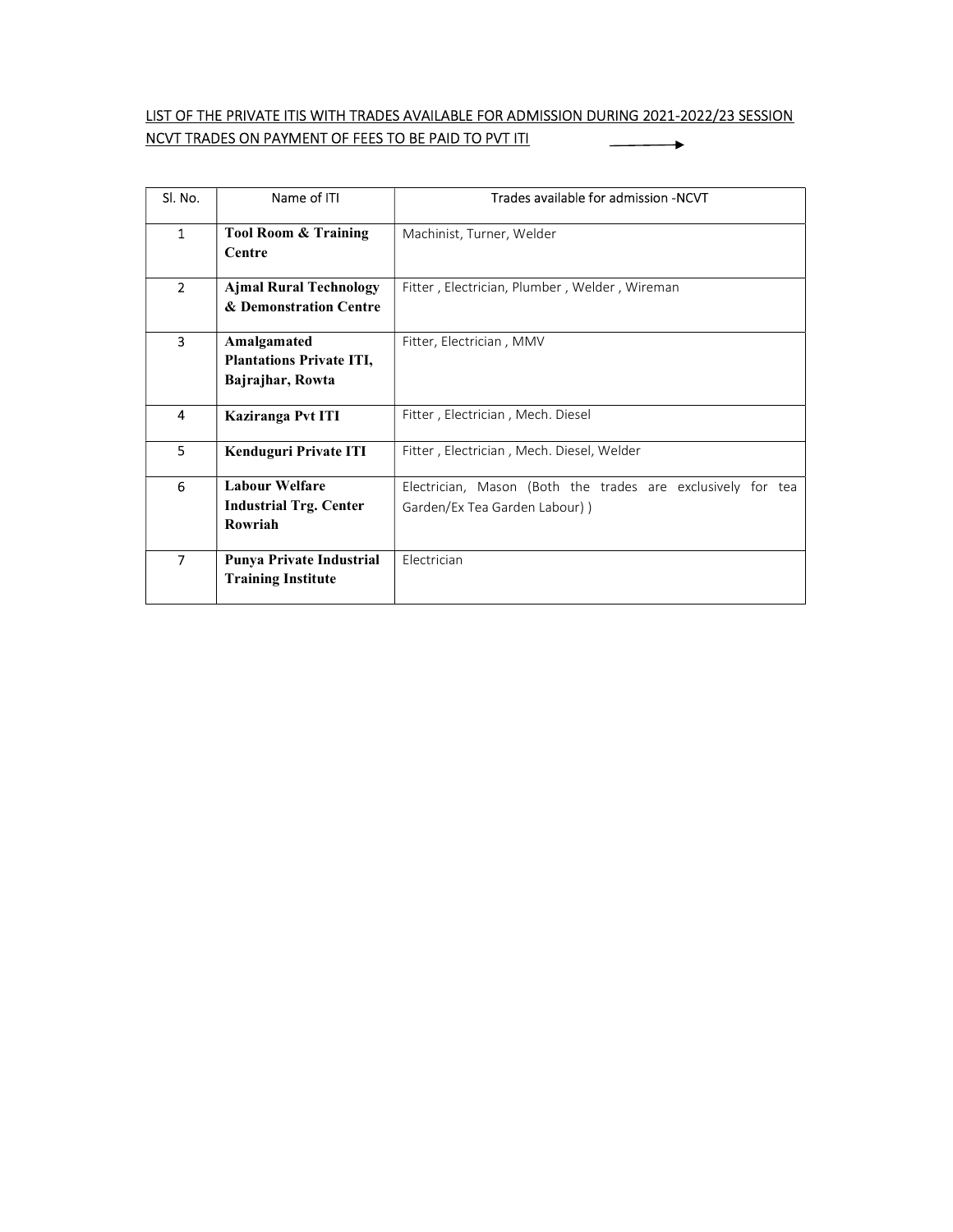## LIST OF THE PRIVATE ITIS WITH TRADES AVAILABLE FOR ADMISSION DURING 2021-2022/23 SESSION SCVT TRADES ON PAYMENT OF FEES TO BE PAID TO PVT ITI  $\overbrace{\hspace{4.5cm}}^{ \hspace{4.3cm} \longrightarrow \hspace{4.2cm}}$

| Sl. No. | Name of ITI                                                                      | Trades available for admission -SCVT    |
|---------|----------------------------------------------------------------------------------|-----------------------------------------|
| 1.      | Aarohan ITI, Sivsagar                                                            | Electrician, Mech. Diesel               |
| 2.      | Assam ITI, Tinsukia                                                              | Electrician, Mech. Diesel, Fitter       |
| 3.      | Assam Rifles Industrial<br>Training Center, Silchar                              | Electrician, Mech. Diesel, COPA, Welder |
| 4.      | Brahmaputra Institute<br>of Technology,<br>Dibrugarh                             | Mech. Diesel                            |
| 5.      | Assam Professional<br>Academy, Ulubari,<br>Guwahati                              | Electrician, COPA, Surveyor             |
| 6.      | Brahmaputra ITI,<br>Nazira                                                       | Electrician, Mech. Diesel               |
| 7.      | Dhiren Borah Memorial<br>Academy Pvt ITI, Jorhat                                 | Electrician, Mech. Diesel               |
| 8.      | Edutech ITI, Jorhat                                                              | Electrician, Mech. Diesel               |
| 9.      | EGR ITI, Gauripur,<br>Dhubri                                                     | COPA, Sewing Technology                 |
| 10.     | <b>GARGO INSTITUTE OF</b><br>TECHNOLOGY, Tinsukia                                | Fitter, Mech. Diesel, MMV, Welder       |
| 11.     | Gurudev Kalicharan<br>Institute of Training and<br>Management, BTC,<br>Kokrajhar | Electrician, COPA                       |
| 12.     | ICE LAND COMPUTER<br>PVT ITI, Jorhat                                             | <b>COPA</b>                             |
| 13.     | <b>Ideal Technical</b><br>Institute, Howly,<br>Barpeta                           | MMV, COPA, Sewing Technology            |
| 14.     | <b>Indian Technical</b><br>Institute, Duliajan                                   | Welder                                  |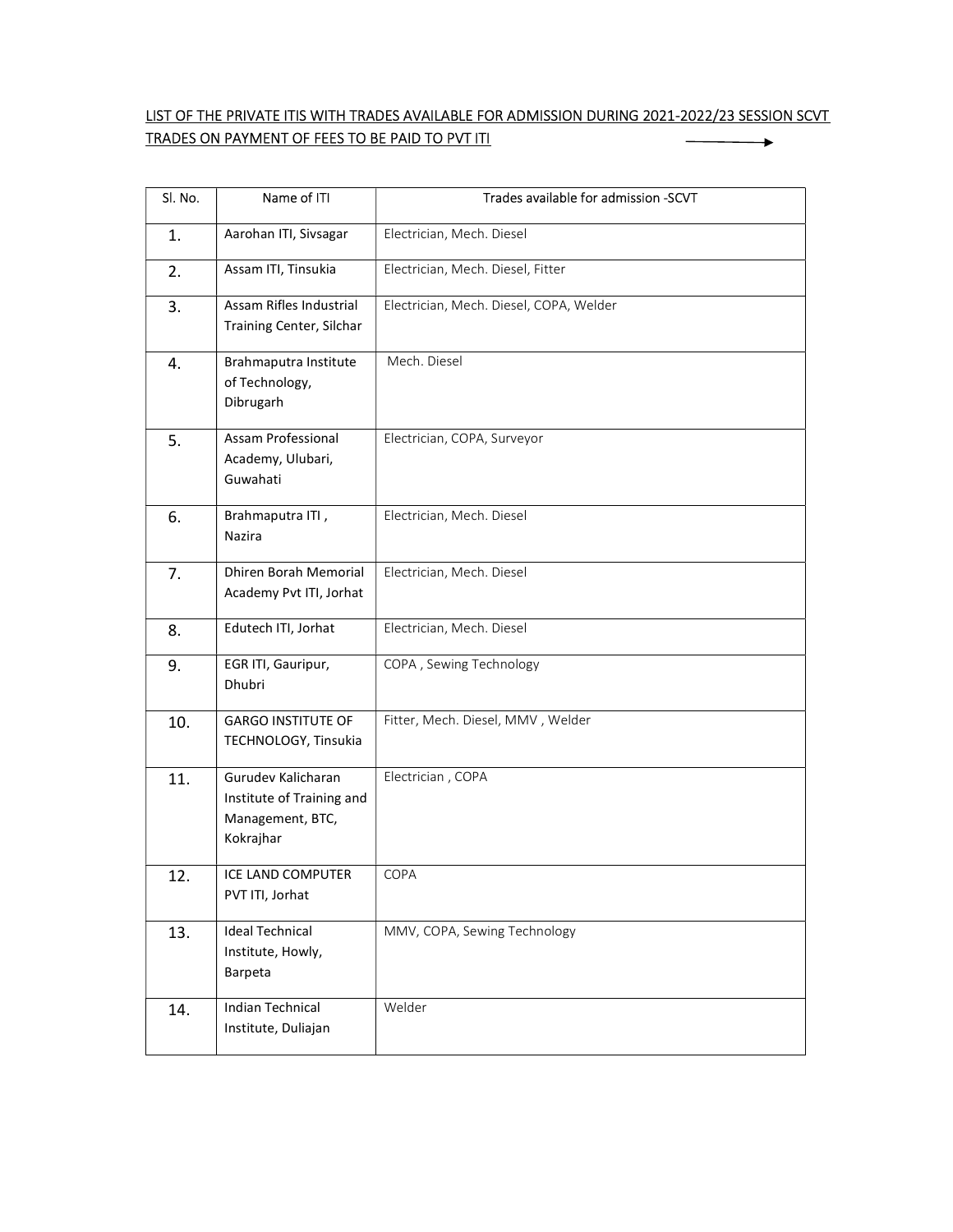| 15. | <b>Indian Technical</b>                                                           | Electrician, MMV, Mech. Diesel                                 |
|-----|-----------------------------------------------------------------------------------|----------------------------------------------------------------|
|     | Institute, Nalapara,<br>Guwahati                                                  |                                                                |
|     | <b>Industrial Training</b>                                                        | <b>MMV</b>                                                     |
| 16. | Centre, ASTC, Jorhat                                                              |                                                                |
| 17. | ITI Bokakhat, Golaghat                                                            | Fitter, Electrician, MMV, Mech. Diesel, COPA, Welder           |
| 18. | <b>ITI Salakati</b>                                                               | Fitter, Electrician, Welder                                    |
| 19. | Jhanji ITI, Amguri,<br>Sivsagar                                                   | Electrician, Mech. Diesel                                      |
| 20. | Jorhat Industrial<br>Training Institute Of<br>Engineering &<br>Technology, Jorhat | Mech. Diesel                                                   |
| 21. | Kamrup college of<br>vocational training,<br>Guwahati                             | Stenographer & Secretarial Assistant (E), Secretarial Practice |
| 22. | Lahowal College ITI,<br>Dibrugarh                                                 | Electrician, Mech. Diesel                                      |
| 23. | Model Vocational<br>Training Institute,<br>Guwahati                               | Mech. Diesel, COPA                                             |
| 24. | Model Vocational<br><b>Training Institute</b><br>Dibrugarh                        | Mech. Diesel                                                   |
| 25. | North Eastern Compu-<br>Tech, Dibrugarh                                           | Electrician, Mech. Diesel                                      |
| 26. | North Eastern<br>Engineering Institute,<br>Chabua, Dibrugarh                      | MMV, Mech. Diesel, Welder                                      |
| 27. | Ramdhenu ITI, Sivsagar                                                            | Mech. Diesel                                                   |
| 28. | Rangpur Institute Of<br>Craftsmen Training,<br>Sivsagar                           | Fitter, Mech. Diesel, COPA, Welder, Wireman                    |
| 29. | Sankardev ITI, Jorhat                                                             | Mech. Diesel                                                   |
| 30. | Sonari ITI, Charaideo                                                             | Mech. Diesel, Electrician                                      |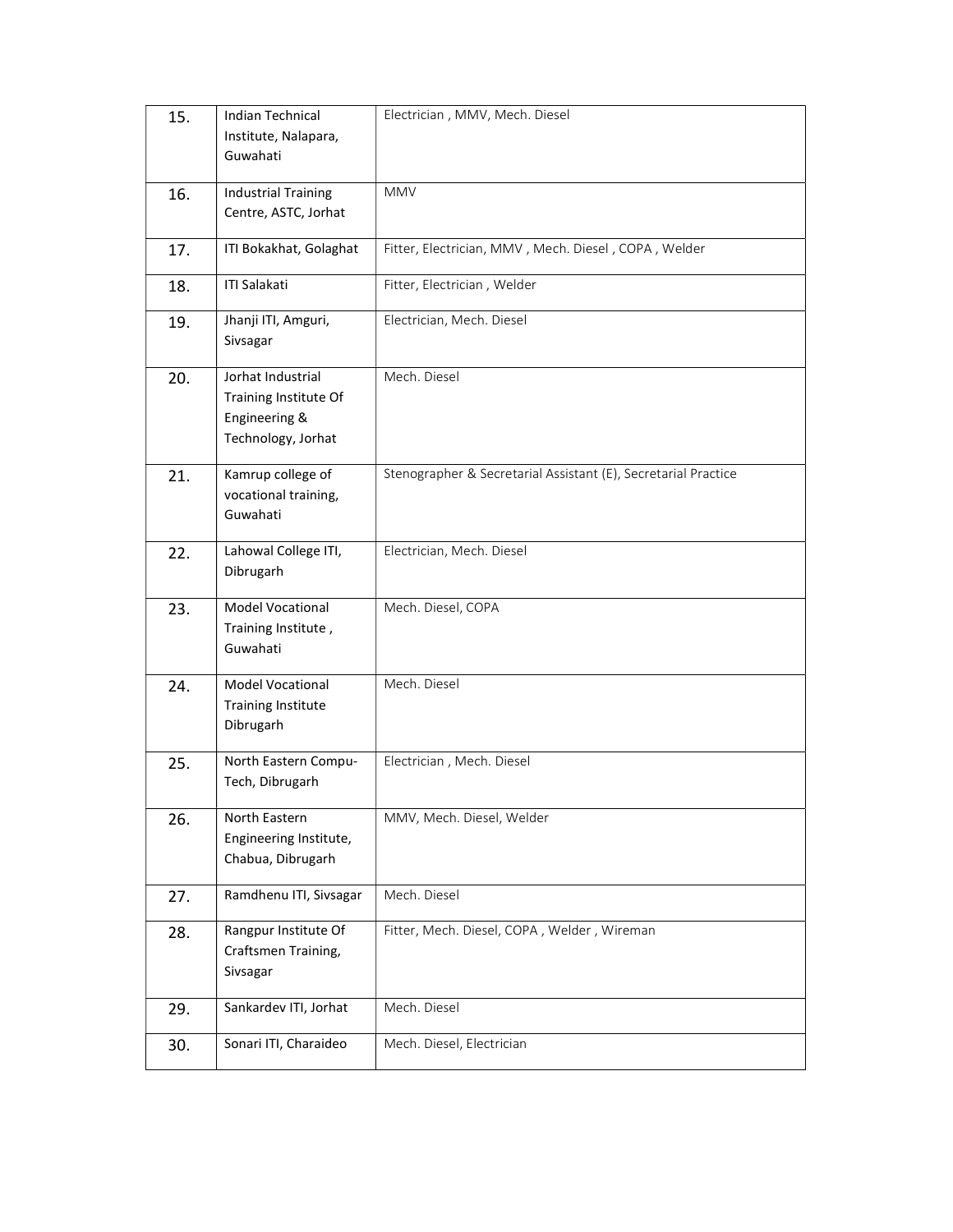| 31. | Star Institute Of<br>Technology,<br>Chaulkhowa, Dibrugarh                  | Fitter, Electrician, Mech. Diesel                                                                         |
|-----|----------------------------------------------------------------------------|-----------------------------------------------------------------------------------------------------------|
| 32. | Swastika Institute of<br>Technology, Jorhat                                | Electrician, Mech. Diesel                                                                                 |
| 33. | <b>Technoland Industrial</b><br>Training Institute,<br>Duliajan, Dibrugarh | Mech. Diesel, Stenographer & Secretarial Assistant (E)                                                    |
| 34. | Trade & Technology<br>Garamur, Jorhat                                      | Mech. Diesel                                                                                              |
| 35. | Trade And Technology,<br>Duliajan, Dibrugarh                               | Mech. Diesel                                                                                              |
| 36. | Trade And Technology,<br>Moran, Dibrugarh                                  | Mech. Diesel                                                                                              |
| 37. | <b>Vocational Training</b><br>Centre Bihpuria                              | Stenographer & Secretarial Assistant (E), Plumber, Surface<br>Ornamentation Technique, Carpenter, Wireman |
| 38. | <b>Vocational Training</b><br>Centre, Kamalabari,<br>Majuli                | COPA                                                                                                      |
| 39. | Zenith ITI, Chenijan,<br>Jorhat                                            | Electrician, Mech. Diesel, COPA                                                                           |
| 40. | Nemcare Model ITI,<br>Mizra, Guwahati                                      | Electrician, Mech. Diesel, COPA, Fitter                                                                   |
| 41. | MDM Academy, Jorhat                                                        | Mech. Diesel                                                                                              |
| 42. | Charaideo ITI, Lakwa,<br>Charaideo                                         | Electrician, Mech. Diesel, Welder                                                                         |
| 43. | Kaziranga ITI, Jorhat                                                      | Mech. Diesel, Fitter                                                                                      |
| 44. | Kaziranga ITI, Kokrajhar                                                   | Fitter, Electrician                                                                                       |
| 45. | Asian InfoTech, Zoo<br>Road Tiniali, Guwahati                              | Stenographer & Secretarial Assistant (E)                                                                  |
| 46. | Asian InfoTech,<br>Sonapur, Guwahati                                       | <b>COPA</b>                                                                                               |
| 47. | Gyan Vikash Institute of<br>Technology, Jorhat                             | Sewing Technology                                                                                         |
| 48. | Brahmaputra ITI,<br>Thengakhat, Dibrugarh                                  | Electrician                                                                                               |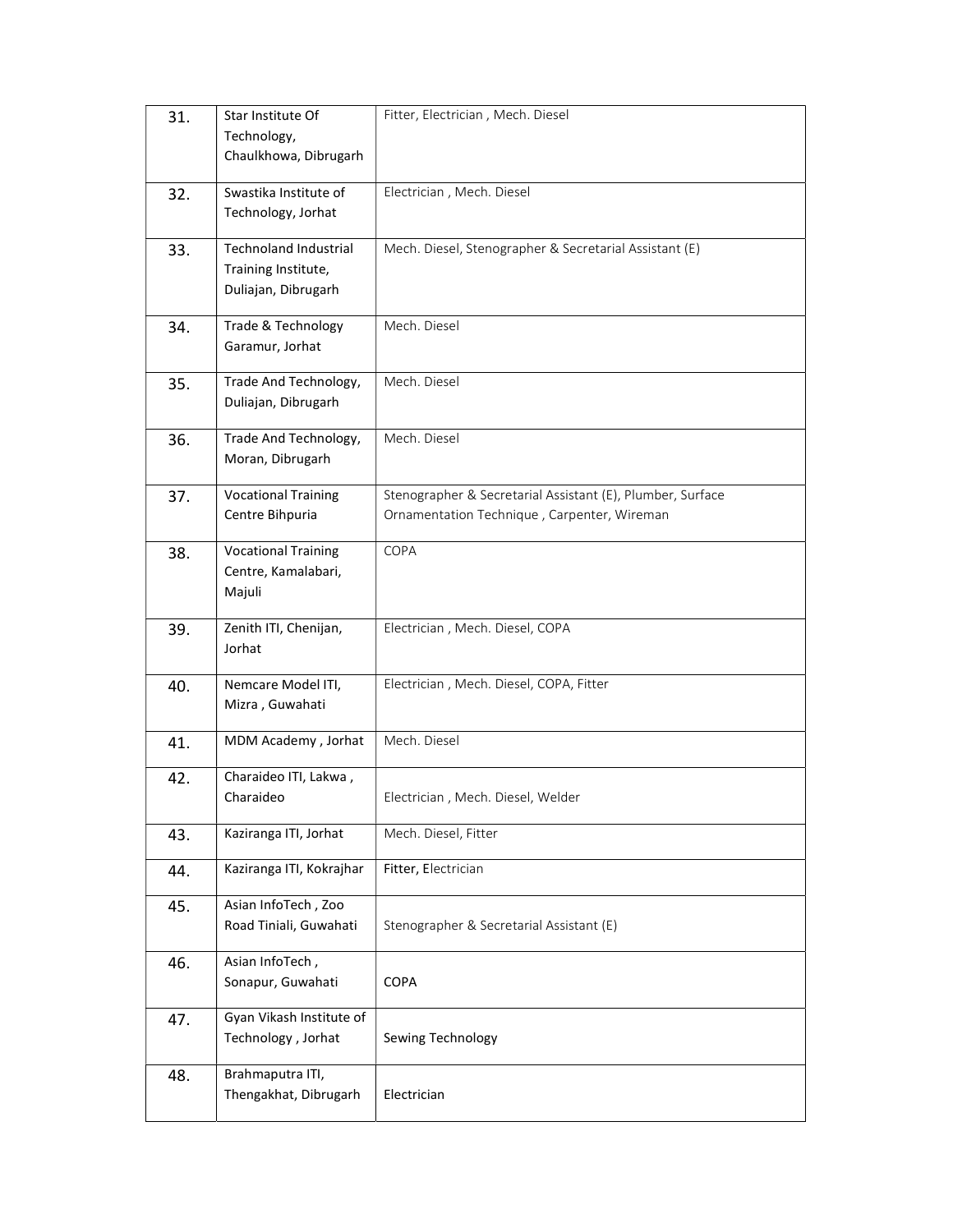| 49. | <b>HRP Engineering</b><br>Institute, Dibrugarh      | Mech. Diesel                                                       |
|-----|-----------------------------------------------------|--------------------------------------------------------------------|
| 50. | Kolangpar ITI, Nagaon                               | Fitter, Electrician, MMV, COPA, Sewing Technology                  |
| 51. | Lakhipur Private<br>ITI, Goalpara                   | Fitter, Electrician                                                |
| 52. | Assam Industrial<br>Training Institute,<br>Guwahati | Fitter, Electrician, MMV                                           |
| 53. | NECT, Bamunimaidan,<br>Guwahati                     | Fitter, Electrician                                                |
| 54. | NICE Private ITI,<br>Guwahati                       | Fitter, Electrician, MMV, Stenographer & Secretarial Assistant (E) |